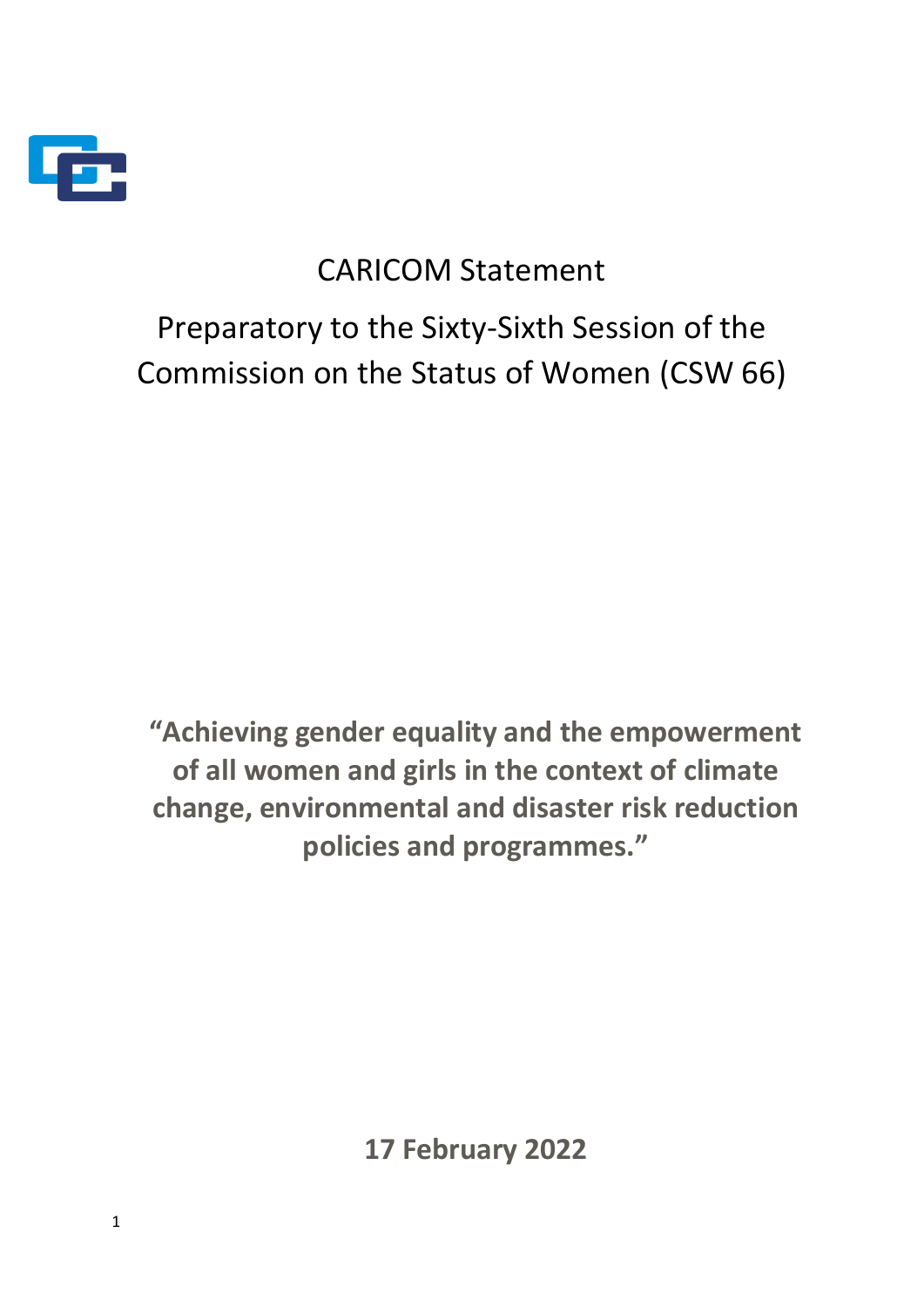This document has been drafted within the context, in 2022, of the 66th Session of the Commission on the Status of Women (CSW66), which will focus on the priority theme of "Achieving gender equality and the empowerment of all women and girls in the context of climate change, environmental and disaster risk reduction policies and programmes". It provides the basis for a shared CARICOM position on the theme.

We, the Member States of CARICOM, having met on 17 February 2022, reaffirm our commitment to gender equality and women's empowerment. As Small Island Developing States, we note the critical role of gender-responsive climate change, environmental and disaster risk reduction policies and programmes to sustainable development. As such:

- 1. We reaffirm the commitments we have made at United Nations conferences and summits such as the Beijing Declaration and Platform for Action, the outcome documents of the General Assembly and the declarations adopted by the Commission on the occasion of the tenth, fifteenth, twentieth and twenty-fifth anniversaries of the Fourth World Conference on Women.
- 2. We reiterate that the Convention on the Elimination of All Forms of Discrimination against Women and the Convention on the Rights of the Child, and their Optional Protocols thereto, as well as other relevant conventions and treaties including the Sendai Framework, S.A.M.O.A. Pathway, Paris Agreement and the Escazu Agreement. We also urge the Member States who have not yet acceded to the Optional Protocols to do so.
- 3. We are concerned about slow or stagnant economic growth and development, the rising inequalities within and among small island developing states, volatile food and energy prices, insufficient investment in development which have been precipitated or amplified by the COVID-19 pandemic, and the residual effects of the world financial and economic crises, especially in the region's highly indebted and fragile tourismdependent economies. Notwithstanding the crippling economic impacts, the social fallout of the pandemic further threatens to derail the hard-earned gains towards sustainable development goals.
- 4. Recognising that Caribbean countries are particularly prone and therefore vulnerable to natural technological and biological hazard impacts, also of great concern is access to potable water, water scarcity, epidemics, demographic changes, and rapid urbanization of populations, unsustainable fishing practices and use of marine resources, disasters, and environmental degradation. We continue to be challenged by continuing food and energy insecurity, humanitarian emergencies, displacement caused by volcanoes, earthquakes, migration, violence and the adverse impacts of climate change, all of which exacerbate the disadvantages, vulnerabilities, and inequalities that women, particularly rural, indigenous and tribal women and their families face, and which the pandemic has highlighted and further exacerbated.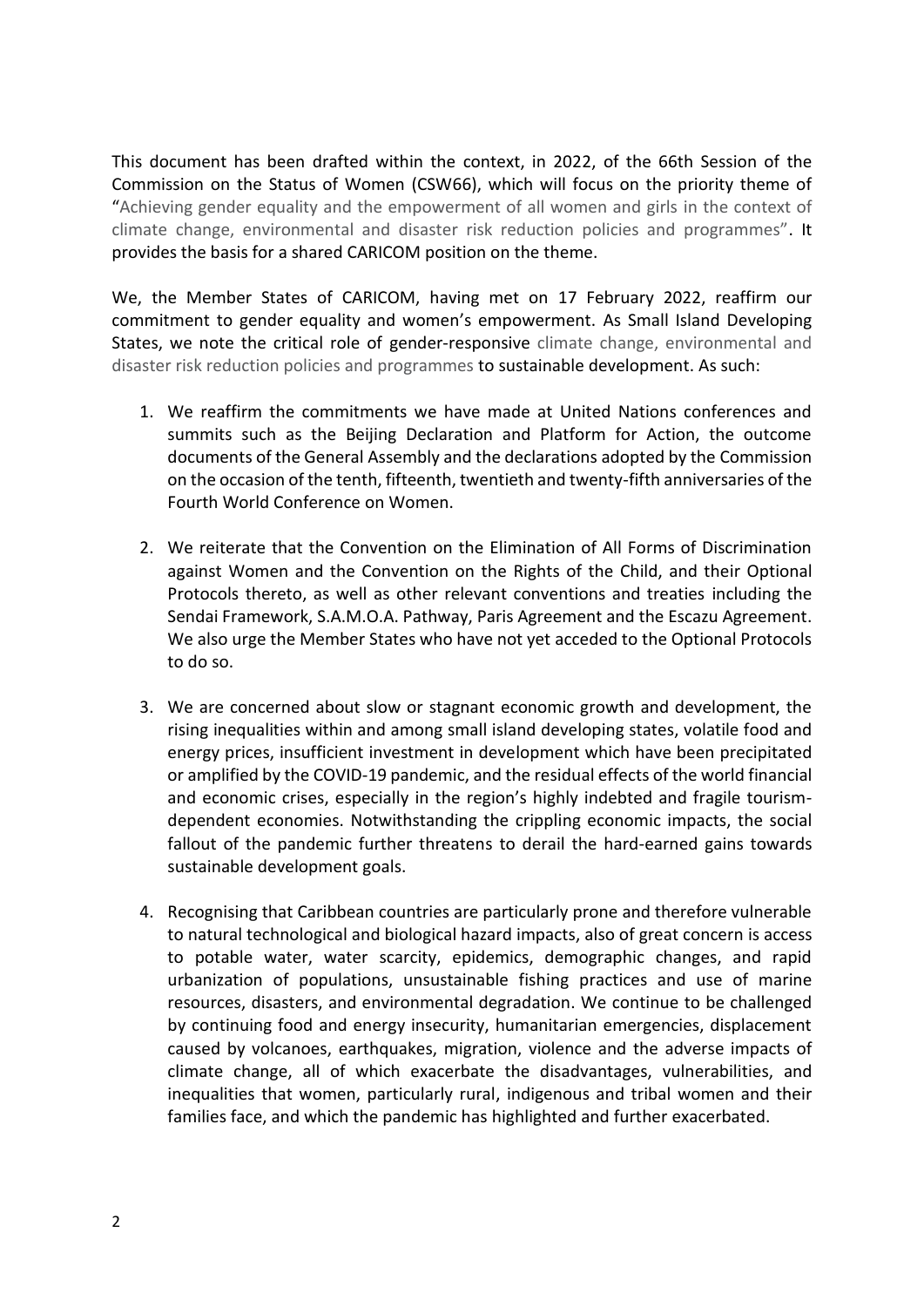- 5. We reiterate that the 2030 Agenda for Sustainable Development needs to be implemented comprehensively, prioritising the building of resilience to the multiple hazards facing our region, reflecting its universal, integrated and indivisible nature, taking into account different national realities, capacities and levels of development and respecting each country's policy space, while remaining consistent with relevant international rules and commitments, including by developing cohesive sustainable development strategies to achieve gender equality and the empowerment of women and girls. CARICOM affirms that Governments have the primary responsibility for the follow up to and review of the 2030 Agenda which supports the Beijing Declaration and Platform for Action at the national, regional, and global levels regarding progress made.
- 6. We recognize that the impact from extreme climatic, health, other hazards, and natural disasters are not gender-neutral. They affect women, men, girls, and boys differently due to gender inequalities caused by socioeconomic conditions, cultural beliefs, and traditional practices which have repeatedly put women at a disadvantage. Gender roles, norms, and values determine how women and men perceive, prepare for, react to, and recover from disasters, and they often result in unequal distribution of power and economic opportunities. Worthy of note, in countries where women's socioeconomic status is low, the mortality rate of women and girls during disasters can be higher than that of men and boys.
- 7. We note that the most frequently cited reasons for women's increased vulnerability to climate change impacts (including reduced resilience and adaptive capacity) when compared to men, included discriminatory, patriarchal laws, norms, customs and institutions that resulted in women's exclusion from participating in decision-making and community processes for climate change and hazard mitigation and response in particular and decision-making more broadly; limited awareness of legal rights, including human rights; limited or no access to or control over resources and assets including access to technology; unequal burden of unpaid domestic and care responsibilities; limited access to necessary sexual and reproductive health care (particularly in natural hazard situations); increased exposure to gender-based harassment and violence and lack of access to justice; and limited or no opportunities to return to paid work and hence depletion of savings and therefore impoverishment in especially single female-headed households.
- 8. CARICOM remains deeply concerned that all women and girls, especially in developing countries, including Small Island Developing States and particularly those in vulnerable situations, are often disproportionately affected by the adverse impacts of climate change, environmental degradation, biodiversity loss, extreme weather events and natural hazards including health and epidemiological events and other environmental issues, such as volcanic eruption, land degradation, deforestation, forest fires, sand and dust storms, squalls, tornados, high influx of sargassum, persistent drought, floods, sea-level rise, coastal erosion and ocean acidification, saltwater intrusion, salination of agricultural lands, over-fishing and depletion of stocks. There's also disproportionate exposure to risk and increased loss of life and livelihoods, and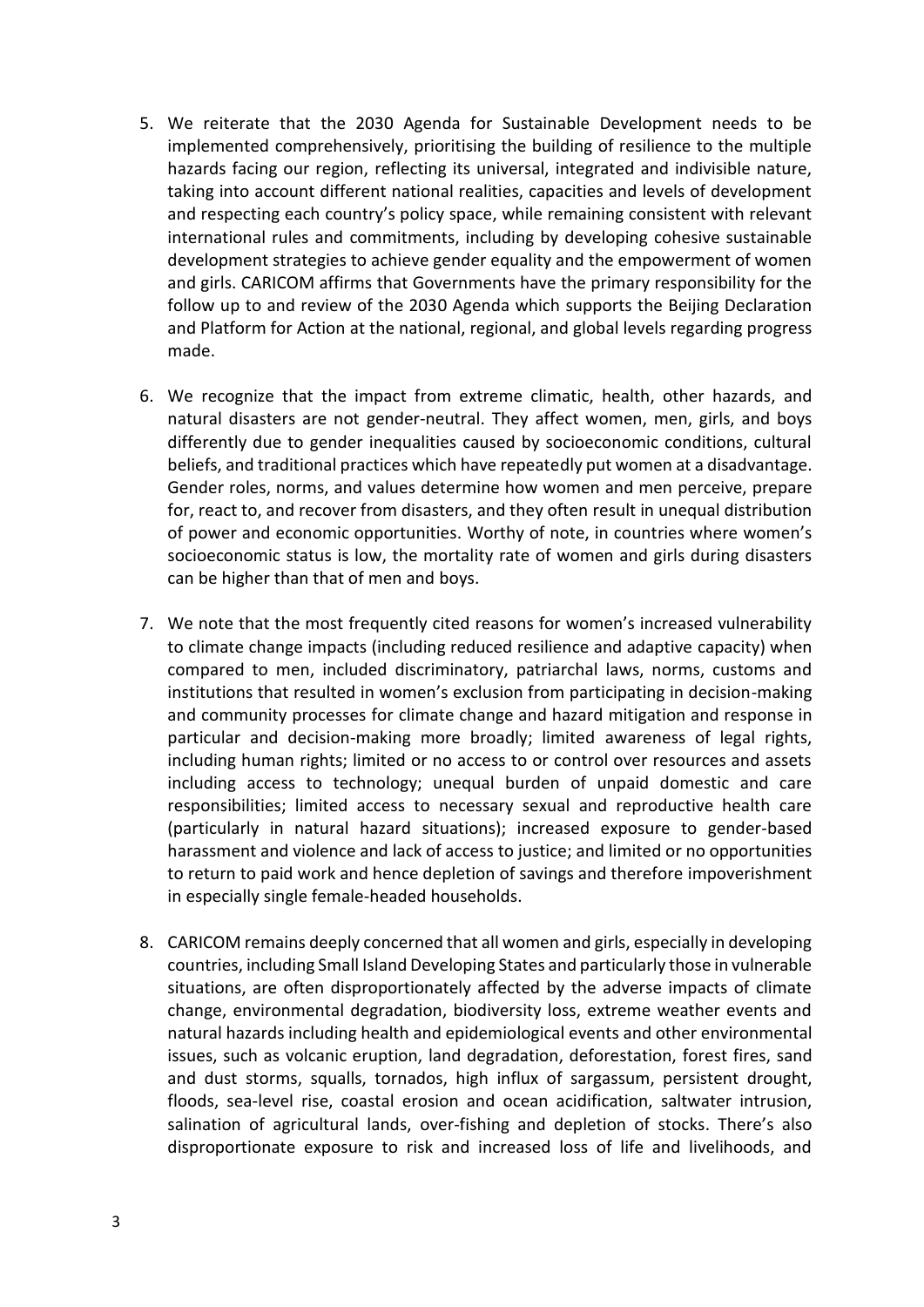CARICOM reiterates its deep concern about the challenges posed by climate change to the achievement of sustainable development and poverty eradication.

- 9. We recall that the parties to the Paris Agreement in 2016 acknowledged that they should when taking action to address climate change, respect, promote and consider gender equality, the empowerment of women and girls and intergenerational equity and in this context, also recall the adoption of the second gender action plan by the Conference of the Parties to the United Nations Framework Convention on Climate Change at its Twenty-Fifth Session.
- 10. CARICOM reaffirms the need to promote women's full and effective participation and leadership, in decision-making on the mitigation of and adaptation to climate change, recognizing women's and girls' important roles as agents of change in their own right; their indigenous knowledge of natural resources management, as well as to mainstream a gender perspective in the design, management, resourcing and implementation of climate change, environmental, disaster risk reduction and biodiversity policies, plans and programmes, including ensuring that they are disability-inclusive. Initiatives are also needed to strengthen women's and girls' adaptive capacities and the resilience to respond to and recover from the adverse impacts of climate change, environmental degradation, biodiversity loss, extreme weather events and natural hazards and other environmental issues.
- 11. We acknowledge the necessity for the full benefit of every person, especially women and girls with disabilities and the elderly of present and future generations, having access to an environment adequate for their health, development, and well-being, and the critical importance of ensuring such access for the empowerment of women and girls, for driving sustainable development and the resilience of communities.
- 12. We recognize that indigenous and tribal women including women with disabilities and the elderly are particularly vulnerable to the impacts of climate change, primarily due to their reliance on natural resources for their livelihoods and the multiple and intersecting forms of discrimination they face daily due to their gender, ethnicity, level of poverty, and education. Other key populations identified as being more vulnerable due to marginalization include, the LGBTQI population, the urban poor, rural and remote and migrant communities, with women often considered the most socially and economically oppressed. This gendered asymmetry in vulnerability to disaster risk is rooted primarily in geographic, economic, social, educational/informational, and political power imbalances along with the systemic discrimination in societies.
- 13. We note that these vulnerabilities translate into women having limited or no access to economic and social resources in general, decision-making, and education and information that would allow them to act upon early disaster warnings. Women also tend to live nearby and work closely with natural resources and geographical features that are most affected by disasters and shocks such as marginal lands and informal settlements. Men and boys also live in these areas, but women are less likely to be able to cope with the shocks, owing to the previously stated context as a result of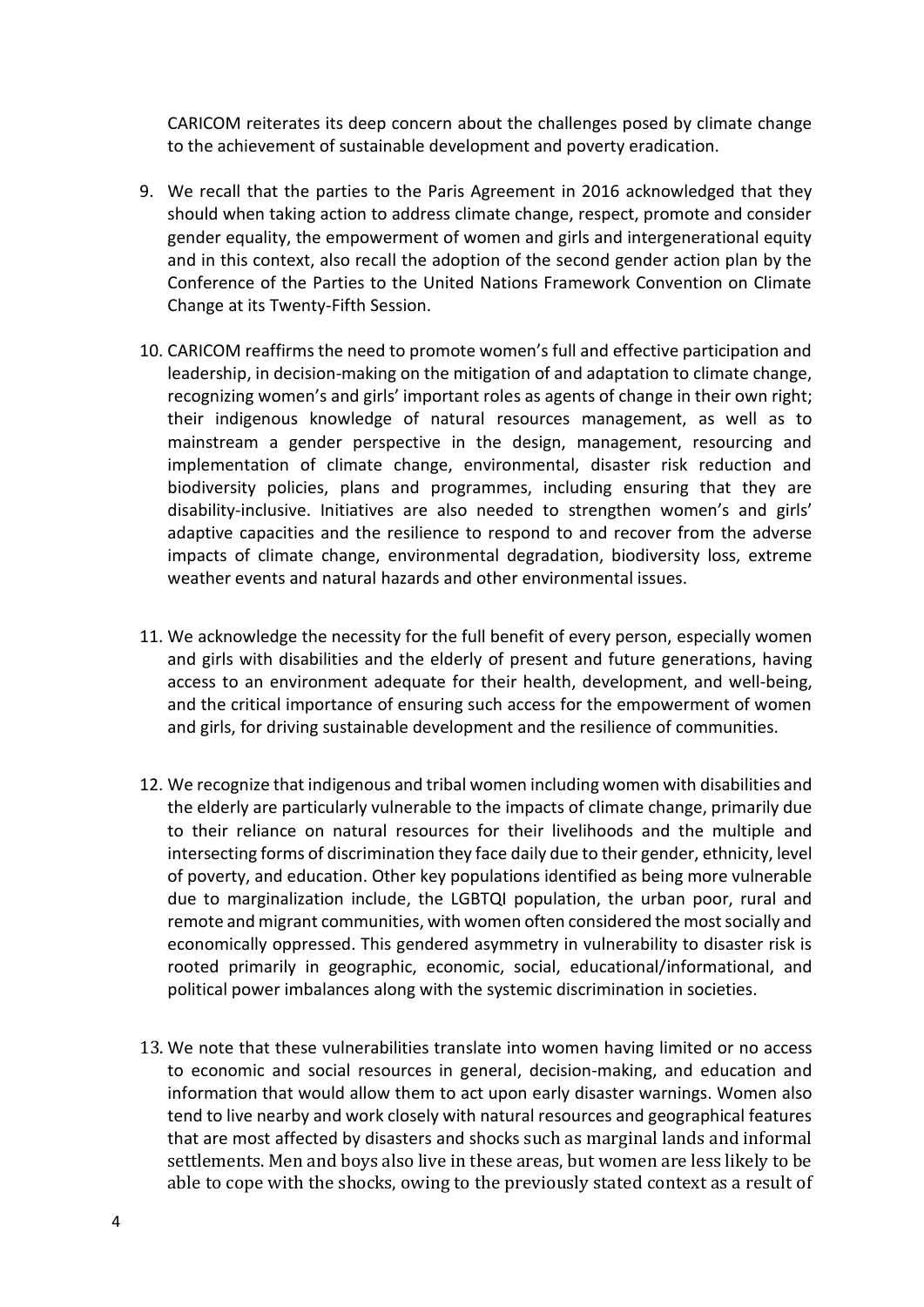gender inequalities. Further, cultural norms about gender roles sometimes limit women's ability to make quick decisions in disaster situations and, in some cases, the clothes they wear, their unpaid care work of children, care for the sick and the elderly and household responsibilities, may restrict their ability to escape disasters (particularly water-related hazards).

- 14. We recognize that despite the critical role that women play in food production, they often face barriers to accessing agricultural land, training, credit, agroprocessing facilities and marketing facilities for their products and services. The agricultural production that women and girls do is often considered part of women's household responsibilities. Climate change impacts, combined with these challenges, will make it even more difficult for them to make a living from agriculture.
- 15. The 40% of female-headed households in the region must be taken into consideration when developing climate and disaster risk policies for the Member States as they face increased climate risk. Women generally head larger households than men, therefore their vulnerabilities of risk as it relates to their ability to earn and or maintain their livelihoods to provide for their families including meeting their food and health needs can pose a challenge when impacted by a disaster. (UN Women – Gender Inequality of Climate Change and Disaster Risk Studies). Women may also struggle more than men to find alternative livelihoods and enter the formal employment sector, due to cultural barriers and lack of economic opportunities, especially during the COVID-19 pandemic which has disproportionately increased women's care burden and resulted in severe job losses in all Member States.
- 16. We are concerned that reduced availability of land, locally grown food and fish stocks, as well as reductions in income from aquaculture and agriculture, threaten the reduction of extreme poverty and hunger, and future sustainable development. Women's increasing unpaid care burden and domestic work especially during the COVID-19 pandemic, mean they will have less time available for income generation and education, further limiting their opportunities and increasing rates of poverty. It also means less time to contribute to communitylevel decision-making processes, including water management, climate change and disaster risk reduction.

## **Achieving gender equality and women's empowerment during a disaster and COVID-19 recovery**

17. We acknowledge that women and girls are not inherently predisposed to climatic and disaster risks; their heightened exposure to risk is attributable to poverty and inequitable socio-political structures, policies, programmes, and actions where a gender lens has not been applied. To address the gender imbalances, prudent policy, and planning for reducing and managing climatic and disaster risks would save lives and be a useful tool for advancing general socio-economic growth. From the perspective of gender equality and women's empowerment, any effort to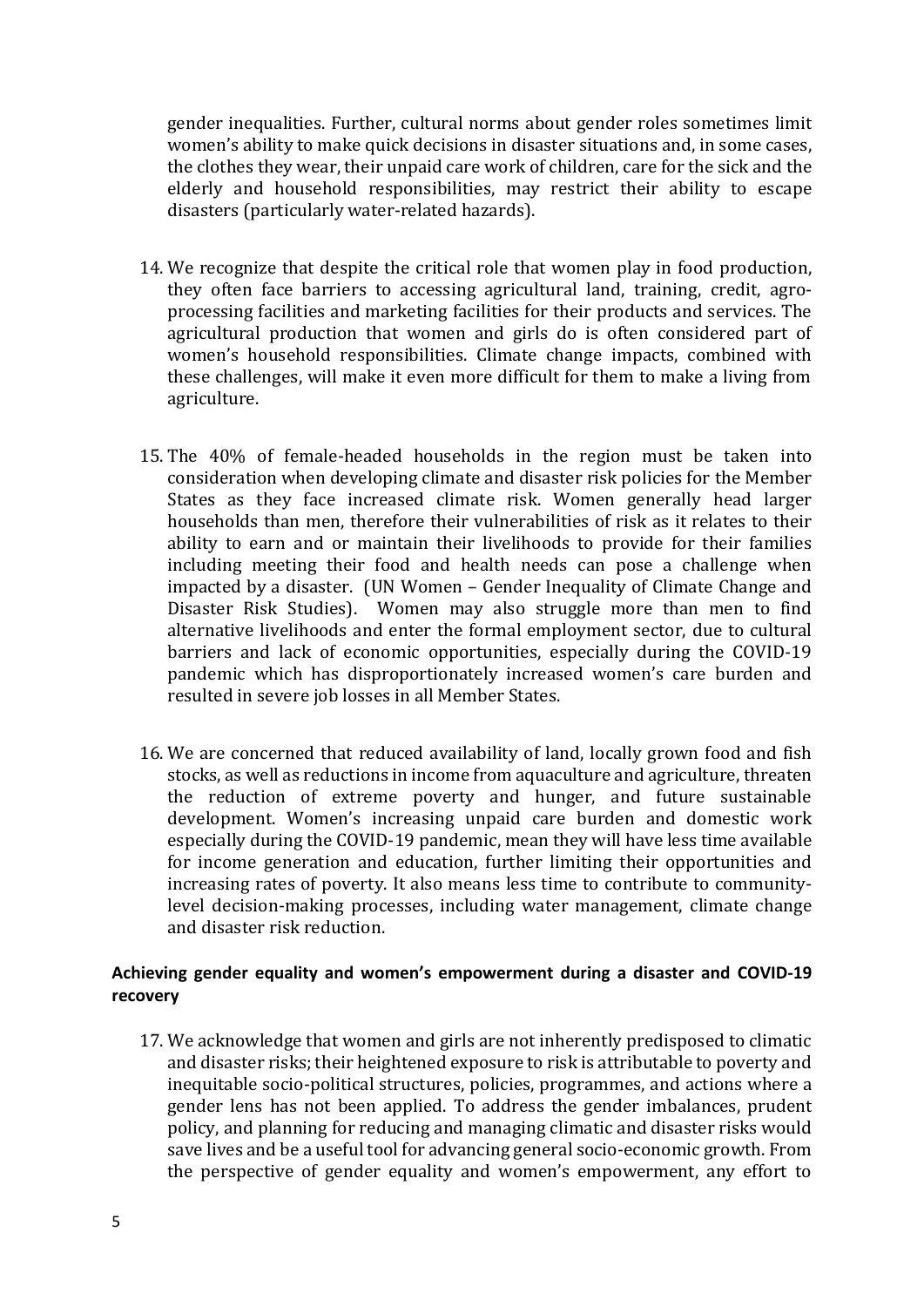address adaptation and disaster risk reduction policy needs to be cognizant that climate change and disasters can reinforce, perpetuate, and increase gender inequities and that women's contributions greatly enhance adaptation and reduce disaster risk and impacts.

- 18. We acknowledge that gender equality is a fundamental human right. It is also a powerful driver of sustainable development, poverty alleviation and eradication, peace, security, and environmental sustainability. Mainstreaming gender into policy processes, programmes and projects can help ensure that such processes equitably benefit women and men while allowing optimal use of the unique knowledge and skills of women and men. Gender mainstreaming can advance and transform social policy (including gender equality) while ensuring greater returns on adaptation and disaster risk reduction investments.
- 19. We recognize that rural women nurture and sustain entire nations and need specific resources to support their work, wellbeing, and families. As the COVID-19 pandemic continues to ravage lives and economies, rural women have been quietly leading, in sustaining and revitalising their communities.
- 20. We recognize that there can be no sustainable development without empowering the 1.7 billion women and girls who live in rural areas across the globe and face multiple and intersecting forms of discrimination daily. Empowering rural women does more than benefit the women themselves; it benefits their families and communities as well (SDG 1,2,3,5, 10,11). Countries with lower GDPs and high inequality and poverty rates tend to be disproportionally exposed to climaterelated disaster risks. Such exposure is a function of, among other things, a lack of resilience and limited capacity to adapt to disaster situations. In general, Small Island Developing States, land-locked developing countries and least developed countries have diminished capacity to respond to and recover from disaster impacts. At the heart of these circumstances are women with low or no education; among them are the rural poor, disabled, elderly and indigenous women and girls.
- 21. We note that while women's vulnerability is almost always assumed, their unique capacities and contributions to adaptation across the disaster management cycle (mitigation, preparedness, response, and recovery) have not been well documented. Their individual and collective knowledge and experience in natural resource management and other societal activities at the household and community levels equip them with unique skills that benefit adaptation and disaster efforts across scales and sectors (WEDO 2007). For example, the work of women in Dominica and Antigua and Barbuda, post-Hurricanes Irma and Maria (2017), and in Saint Vincent and the Grenadines after the volcanic eruption in 2020.
- 22. We recognize that with climate change, the magnitude and frequency of stresses and shocks are changing and approaches such as adaptive social protection across the Member States, disaster risk reduction and climate change adaptation will be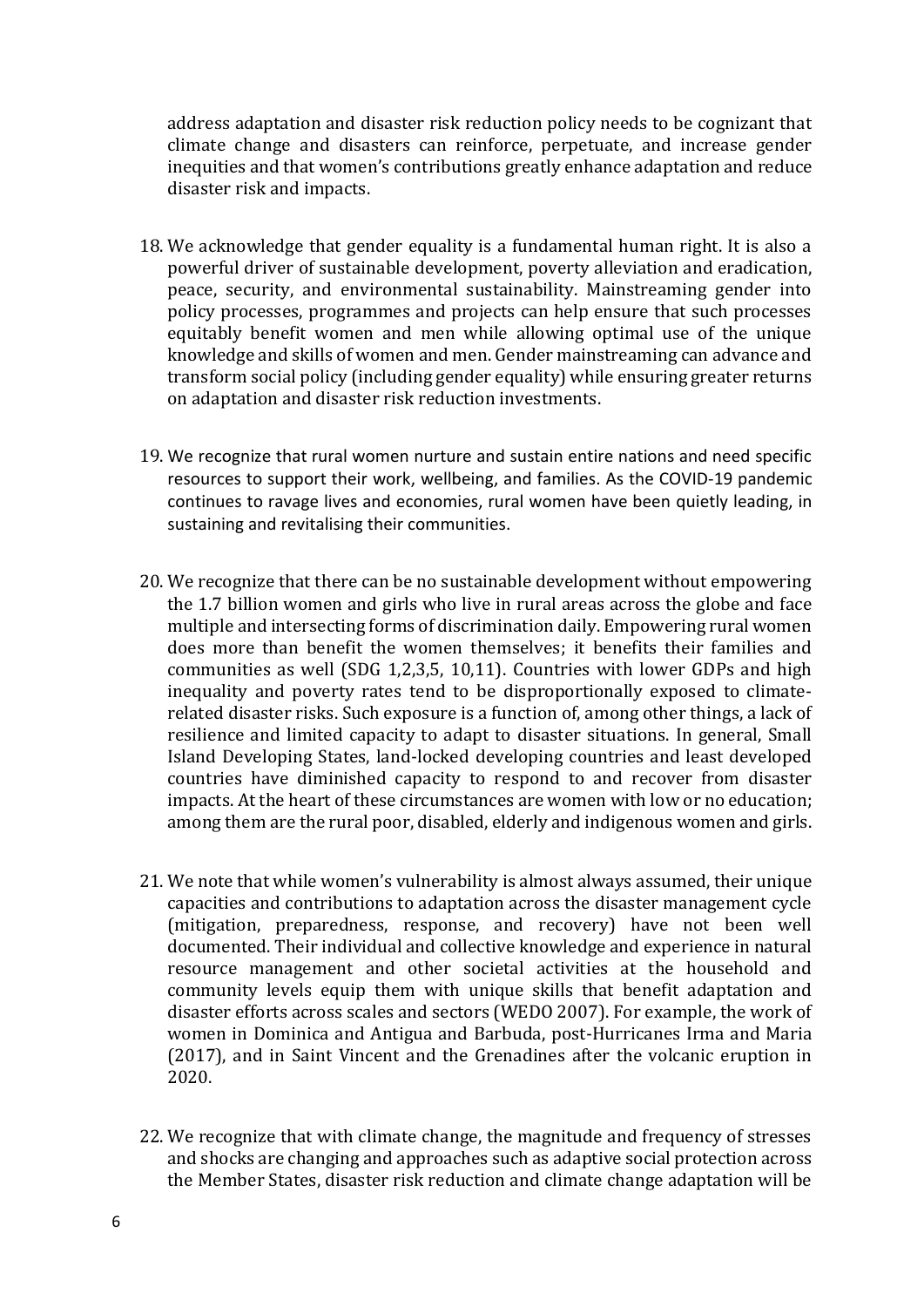needed to bolster local resilience and supplement people's experience, especially that of women and girls. Integration is important to address the needs of the most vulnerable in our society and region (especially women). Studies show that countries with higher representation of women in parliament or congress are more likely to designate protected land areas and to ratify multilateral environmental agreements (UNDP 2011).

#### **Prevent and eliminate violence against women and girls in times of emergencies and disaster**

- 23. We express deep concern that women and children, especially those with disabilities may be particularly vulnerable to all forms of violence because of multidimensional poverty and limited or lack of access to justice, effective legal remedies, and services, including protection, rehabilitation, reintegration, and health-care services. We emphasize that violence against women and children is a major impediment to the achievement of gender equality and the empowerment of women and girls and that it violates, impairs, or nullifies their full enjoyment of their human rights and fundamental freedoms, especially during times of disaster.
- 24. We remain concerned that women and girls are at risk for sexual assault and rape during emergencies, especially if food, water, or fuel sources are far from settlements or located in poorly lit, unsafe areas or where emergency shelter management is not properly designed and effectively implemented. They are typically more physically vulnerable and less mobile than men and often find themselves exposed to violence as they carry out their gender-specific roles as caregivers, providers, and labourers along with other unpaid care work. Physical assault and sexual violence from intimate partners and male family members generally escalate during emergencies and increase as the crisis worsens, where there is increased economic pressure on the household and family violence is normalised. This has been especially evidenced during the COVID-19 pandemic.
- 25. We recognize that women and girls are also at risk for sexual exploitation including sexual bartering in exchange for essential goods and services, trafficking and sexual slavery during times of emergencies and unrest. Armed forces can humiliate and 'emasculate' men by committing sexual violence against their wives, children, and themselves. Sexual violence against men and boys has been reported in at least 25 conflict situations. Soldiers (including child soldiers) are extremely vulnerable to physical and sexual violence and may be forced to 'prove' their manhood by using rape and sexual violence as weapons of war against women and girls.
- 26. We acknowledge that the Sendai Framework (2025-2030) has adopted a disaster risk management approach that aims to broadly strengthen resilience and adaptive capacity to climate-related hazards and natural disasters, emphasizing the need for dovetailing climate change adaptation and disaster risk reduction (DRR) efforts. In both domains (adaptation and DRR), there is increasing recognition of the need for gender-responsive action in response to climatic and disaster risk. Gender equality and women's empowerment are key to the success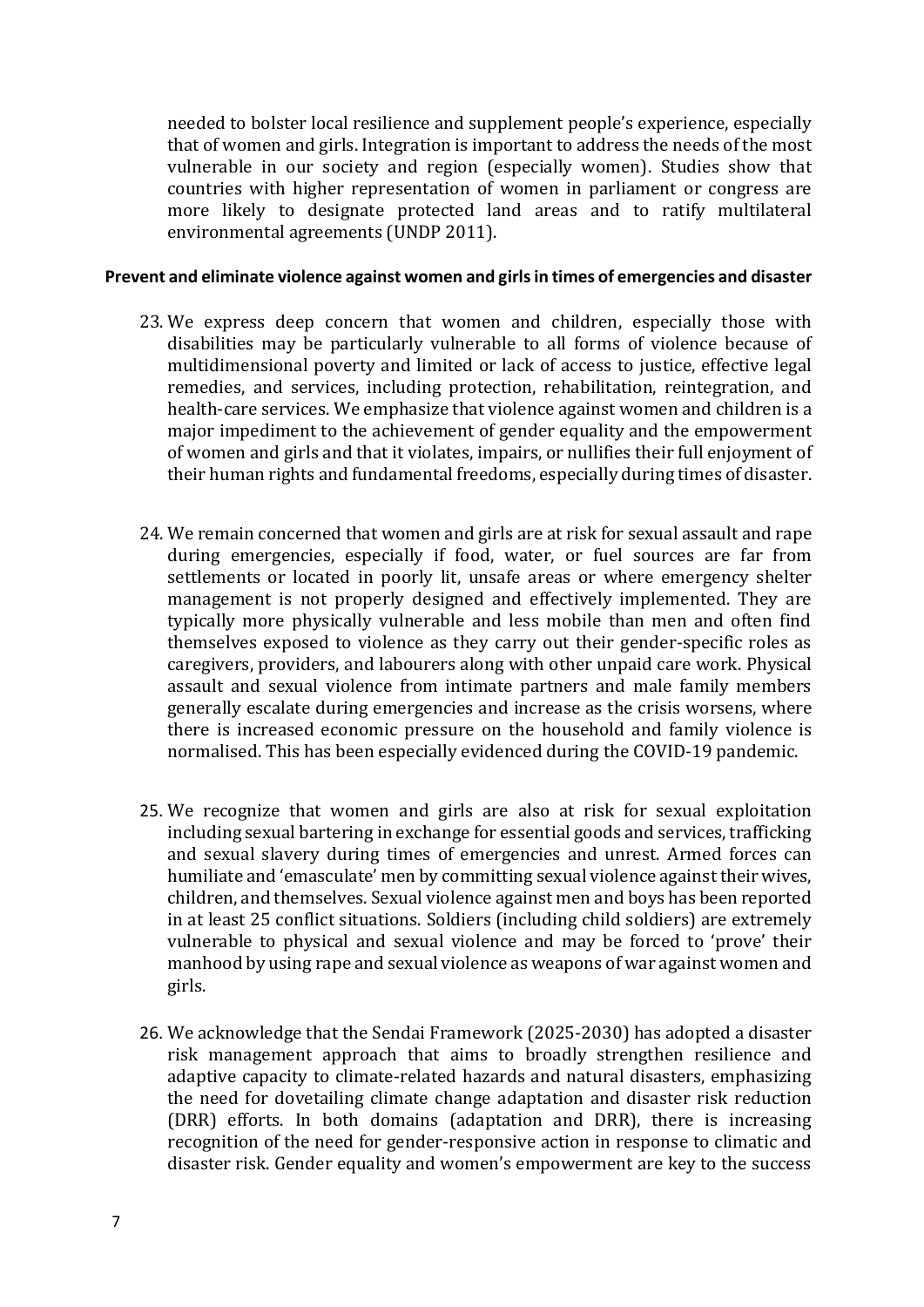of all post-2015 multilateral agendas, including the 2030 Agenda, the Paris Agreement, the Sendai Framework, and all future actions on reducing climatic and disaster risk.

- 27. We acknowledge that climate change is disproportionally severe for vulnerable groups, particularly rural women, women with disabilities, who are often poorer, receive less education, have less access to land, and are excluded from political, community and household decision-making processes that affect their lives. Small scale women farmers, particularly migrant women have the least access to financial support for hazard-proofing their crop and livestock farms. These economic and social inequities translate into women possessing fewer assets and meagre means to cope with the negative effects of the changing climate and to build forward climate-resilient farms.
- 28. We acknowledge that natural hazard impacts and climate-related changes affect entire communities and impede sustainable development. And although they affect whole communities, they impact men and women very differently, especially women with disabilities, the elderly, rural women, and domestic workers. Unequal social, political, and economic relations, combined with physical differences, expose the different vulnerabilities of women and men, usually putting women at greater risk.

## **Women and water in times of peace and disaster**

- 29. We acknowledge the importance of clean water and sanitation, SDG 6, to gender equality and women's empowerment. Today, women around the world will spend a collective 200 million hours collecting water. Access to safe water is critical to the health of women and their babies during pregnancy and post-pregnancy as well as for rural women farmers, especially in times of droughts. Walking to collect water and carrying heavy vessels of water can be dangerous for a pregnant woman. Further, the consumption of unsafe water can be harmful to the health of both mother and baby.
- 30. We further acknowledge that from maintaining a healthy pregnancy to nourishing a newborn child, women need safe water at home. For women, the water crisis is personal. They are responsible for finding a resource their families need to survive - for drinking, cooking, sanitation, and hygiene. They may stand in line and wait for water, they may walk long distances to collect water, or they may pay exorbitant amounts of money to secure water. In their efforts to get water for their families, they often face an impossible choice: certain death without water or possible death due to illnesses from unsafe water. Women and children often bear the primary responsibility for water collection, and neither can enjoy the full complement of their rights without the "public good".
- 31. We recognize that as increasing water demand and climate change lead to higher rates of water scarcity and conflict, water management is becoming an increasingly urgent issue. Water scarcity is an important factor driving social instability and conflict around the world. A community's risk of water stress is a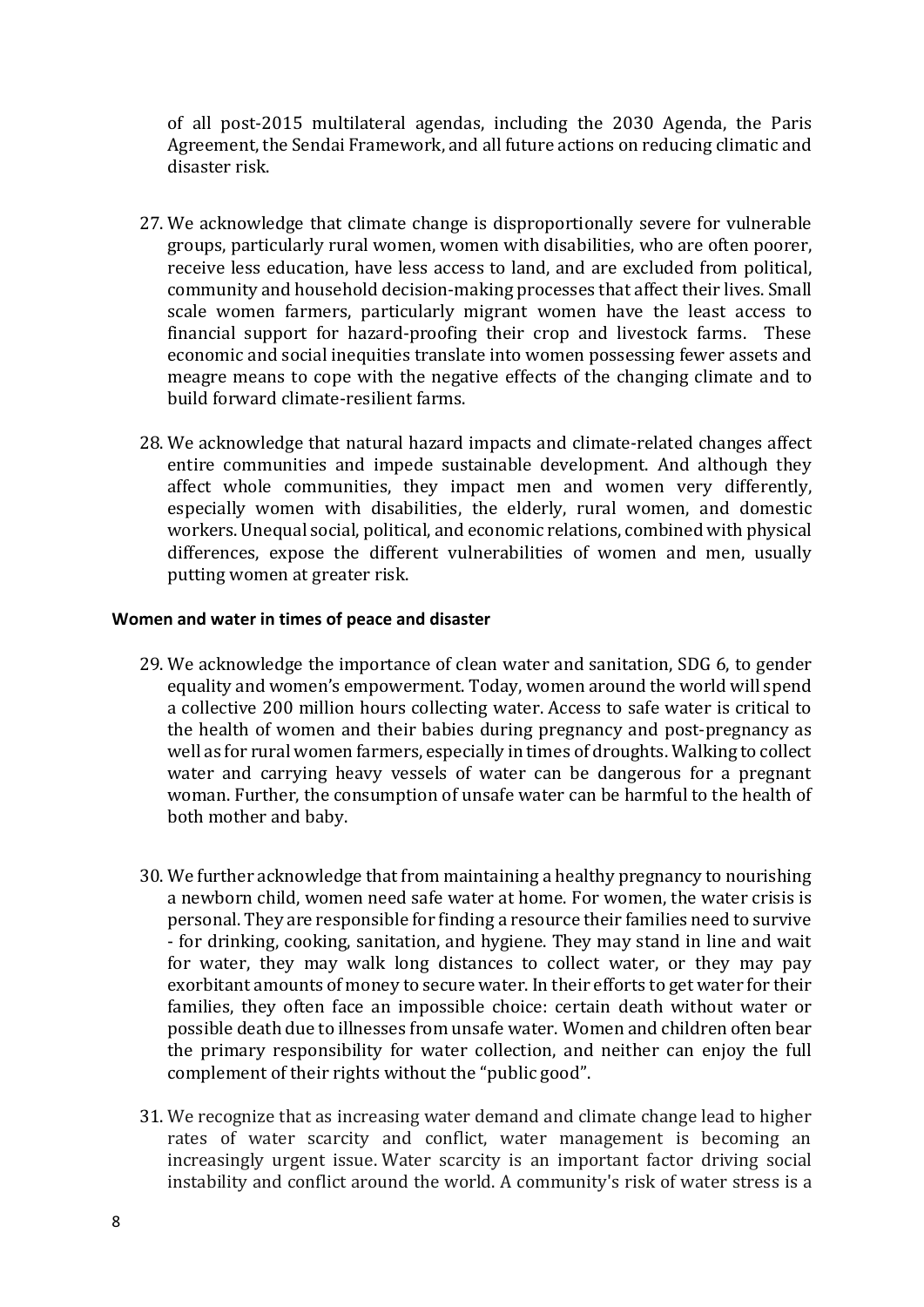function not only of droughts and floods but also of its ability to be resilient in the face of these natural hazards. Women play important roles in both formal and informal peace processes, and policymakers now widely recognize gender as a key factor in how communities experience and can reduce conflict. Given that women can be powerful water stewards, their involvement in water management and decision-making can also reduce water-related risks and conflicts.

- 32. We recognize that women are already the primary water decision-makers at the household level and that increasing the number of women on local water boards and committees is a significant first step. However, women's leadership nationally and regionally on matters related to water would result in even greater benefits. Research shows that when women influence water management by their active participation, their communities get measurably better outcomes—including betterfunctioning water systems, expanded access, and economic and environmental benefits. Yet women's representation in the overall water, sanitation, and hygiene (WASH) sector is dismal. They are particularly underrepresented in technical fields as engineers, hydrologists, and hydrogeologists and leadership roles such as policymakers, regulators and managers.
- 33. We note that the Caribbean is one of the world's most vulnerable regions to climate change and global warming and as such we commit to addressing climate change in keeping with Climate Action (SDG 13), considering the Paris Climate Agreement that acknowledges respect for the promotion and consideration of gender equality, the empowerment of women and girls and intergenerational equity.
- 34. We recognize the important role of sustainable development in averting the loss and damage associated with the effects of climate change and in reducing the risk of loss and damage, especially for women and girls in vulnerable situations, as well as the active role of women as agents of change in safeguarding the environment.
- 35. We acknowledge that women's full and effective participation and decisionmaking in public life, as well as their leadership, can help to support their empowerment in other sectors, including the arts, culture, sports, the media, education, religion, politics, engineering, ICT, agriculture, business and finance. We further recognize that sports and the arts have the power to change perceptions, prejudices and behaviours and challenge social norms perpetuating gender inequality and discrimination against women and girls, break down racial and political barriers and are important enablers of sustainable development and the achievement of gender equality and the empowerment of women and girls.
- 36. We recognize that the more women and men participate on an equal basis in managing natural resources, designing, informing, and implementing early warning and recovery plans and policies, the more resilient societies will become. In response to these challenges, the Member States, partners, academia, CSOs and the private sector must include gender equality principles in disaster and climate risk reduction policies, plans and budgetary frameworks. Data collection, analysis, and utilisation must be central to any effort to assess disaster risk from a gender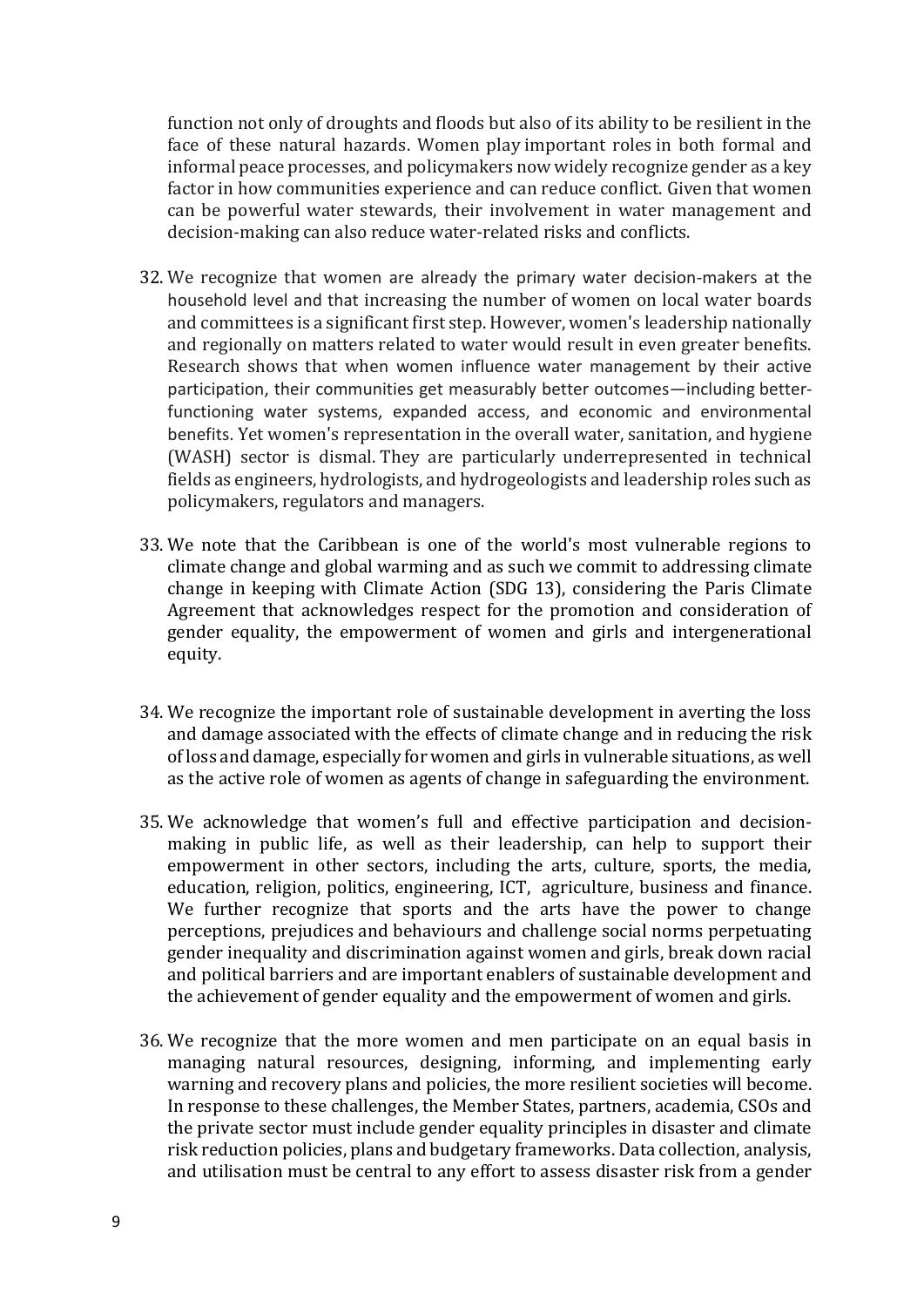perspective; strengthen the capacities of women's organizations to participate in the formulation and implementation of policies, programmes and strategies; and promote women's and men's equal involvement in decision-making, employment creation and reintegration programmes in post-disaster situations.

## **Strengthen normative, legal, and regulatory frameworks**

- 37. We urge the Member States to ratify and implement the fundamental conventions of the International Labour Organization and note the importance of other relevant international labour standards, namely the Social Security (Minimum Standards) Convention, 1952 (No. 102); 24 the Social Protection Floors Recommendation, 2012 (No. 202); and the Transition from the Informal to the Formal Economy Recommendation, 2015 (No. 204), of the International Labour Organization. Also, the Domestic Workers Convention, 2011 (No. 189), 25 on decent work for domestic workers, and other relevant standards of the International Labour Organization. The International Labour Organization (ILO)'s Decent Work Agenda offers an integrated framew[ork for rural women's empowerment](https://www.ilo.org/wcmsp5/groups/public/---ed_dialogue/---sector/documents/publication/wcms_601071.pdf), underpinned by international labour standards, social dialogue and the recognition that rural women play a key role in climate action.
- 38. Ensure that the perspectives of women and girls, especially the vulnerable are taken into account in times of disasters, humanitarian emergencies, armed conflict and postconflict situations that they effectively and meaningfully participate on equal terms with men, in the design, implementation, follow-up and evaluation of policies and activities related to conflict prevention, peace mediation, peacebuilding and postconflict reconstruction, as well as take into account the perspective of women and girls who are displaced and who are refugees; and ensure that the human rights of all women and girls are fully respected and protected in all response, recovery and reconstruction strategies, and that appropriate measures are taken to eliminate all forms of violence and discrimination against them.
- 39. Strengthen the capacity of national statistical offices and other relevant government institutions, NGOs and women-led organisations to collect, analyse and disseminate regional comparable data including gender and census statistics disaggregated by income, sex, age, race, ethnicity, migration status, disability, geographic location and other characteristics relevant in national contexts, to support the design, implementation and tracking of policies aimed at improving women's full and effective participation and decision-making in public life, as well as to assess laws, policies, strategies and programmes to prevent and eliminate violence against women and girls, and enhance women's resilience and adaptive capacity in climate action.
- 40. By 2025, substantially increase the number of cities and human settlements adopting and implementing integrated policies and plans toward inclusion, resource efficiency, mitigation and adaptation to climate change and resilience to disasters; and develop and implement, in line with the Sendai Framework for Disaster Risk Reduction 2015-2030, holistic disaster risk management at all levels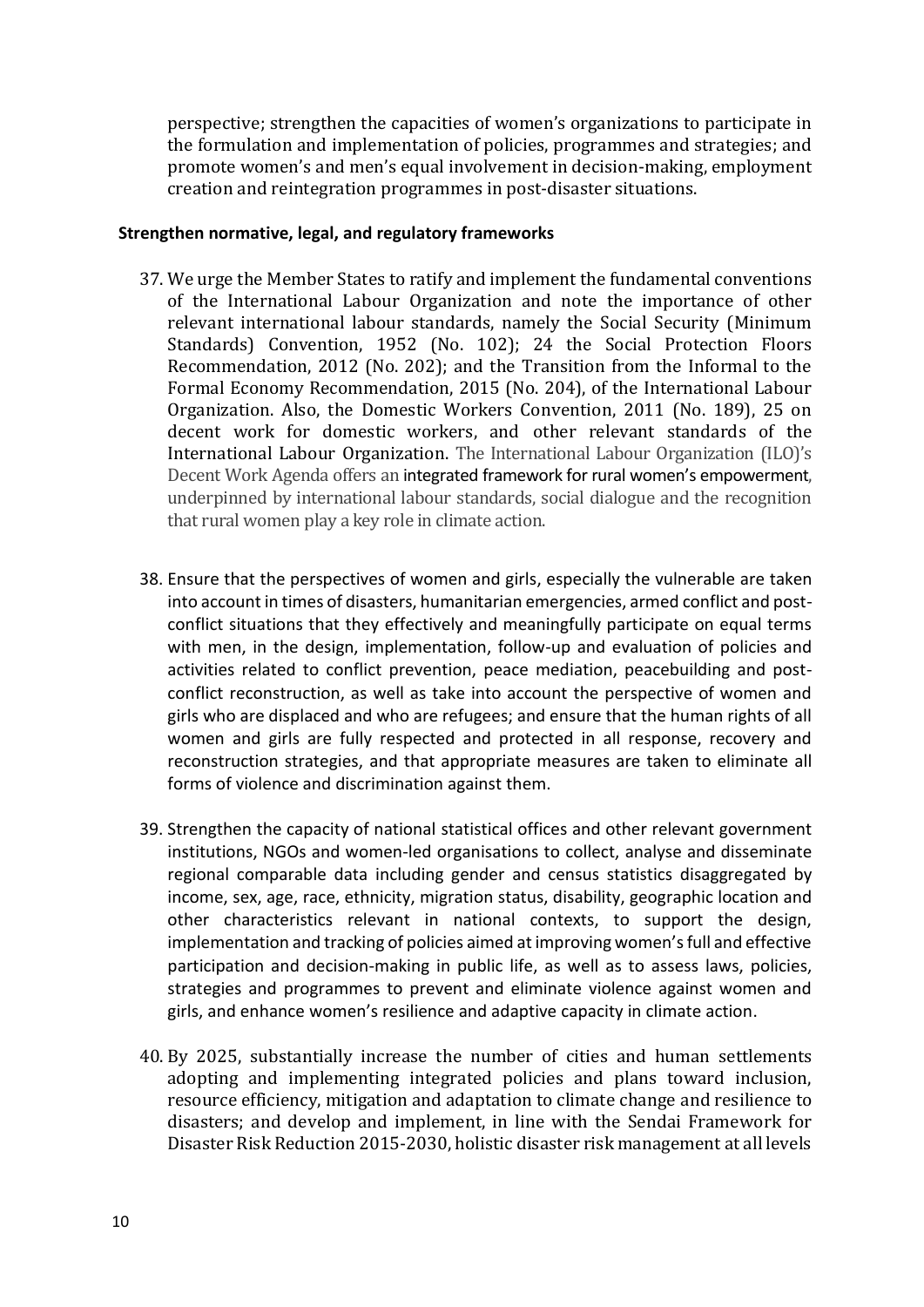and support least developed countries, including through financial and technical assistance.

41. Therefore we commit at all levels and as appropriate, to collaborate with the relevant entities of the United Nations system and international and regional organizations, within their respective mandates and bearing in mind national priorities, and invite civil society, inter alia, women's organizations, youth-led organizations, feminist groups, the private sector, national human rights institutions, where they exist, and other relevant stakeholders, as applicable, on the following actions: (Based on CSW Agreed Conclusions)

Strengthen women's engagement in addressing the Climate Crisis

• *Adopt* special measures taken to secure gender equality and the empowerment of all women and girls (SDG 5) and in keeping with all Conventions ratified by the CARICOM Member States including upholding the United Nations Declaration on the Rights of Indigenous Peoples (UNDRIP).

• *Actively engage* rural, indigenous, and tribal women who, through their traditional knowledge and environmental stewardship, have over time sustained, conserved and managed the tropical rain forests and a range of other eco-systems, which significantly contribute to building a climate-resilient world for all (SDG 13).

• *Include* rural, indigenous, and tribal women and girls in decision-making generally, and specifically in terms of Climate Action as recognised in the UNDRIP, in the Gender Action Plan of the UNFCCC, in the SIDS SAMOA Declaration and the UN Local Communities and Indigenous Peoples Platform (LCIPP). Support REDD+ (countries' efforts to reduce emissions from deforestation and forest degradation, and foster conservation, sustainable management of forests, and enhancement of forest carbon stocks) initiatives in the CARICOM region. Present opportunities for women, in particular rural and indigenous women, across generations, to occupy key climate leadership, management, monitoring and research positions at community and national levels.

• *Support* women's economic empowerment to enable more women to re-enter the workforce, aware that in some Member States, women make up almost half the workforce. CEDAW also highlights the need to raise women's labour force participation rates. Economies grow faster when more women participate in the labour force, with equal pay for work of equal value. We commit to adopting policies to promote equal pay for work of equal value and, in addition to appropriate legislation, strengthen the data collection, data analysis and oversight required to implement it.

• *Dedicate* resources, to shock and gender-responsive social protection, including accessible healthcare facilities and services, comprehensive care systems that support universal access to childcare and the provision of cash transfers, to rural women and their communities. Also redesign social protection instruments to ensure women entrepreneurs operating in the informal economy, particularly medium, small and microentrepreneurs running small service businesses, e.g., hairdressers, fishery sector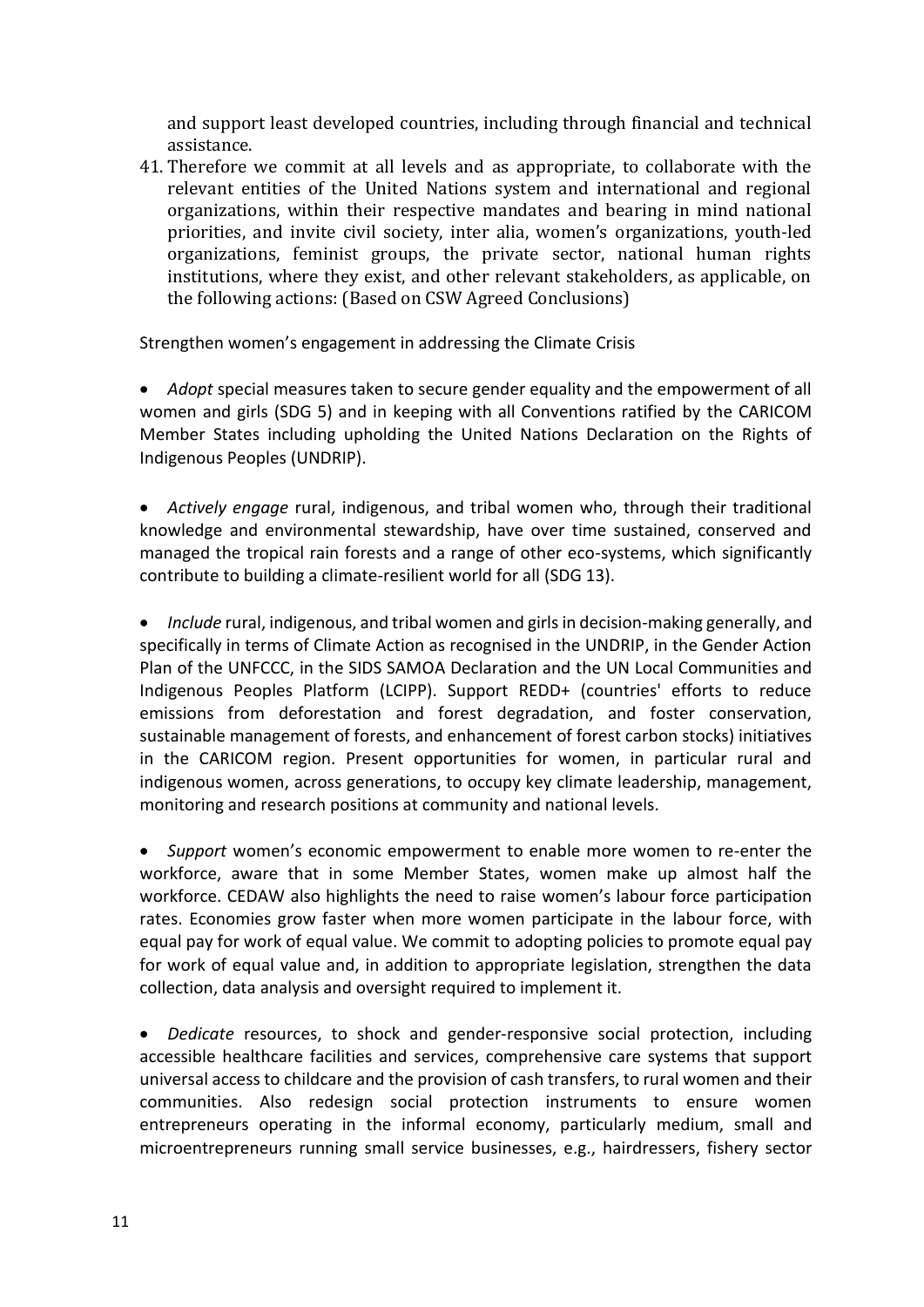workers, domestic workers and market stall vendors, who would also face loss of livelihoods in times of natural hazards, can have access to financial support.

• *Commit* to working with the regional development banks to ensure they are more gender-responsive, applying innovative financing mechanisms for gender equality including using gender lens investing to inform climate financing processes.

• to a review of financial policy to allow greater consideration of guarantees or other de-risking mechanisms that could allow the banking and insurance sectors to play a more active role in resilience building.

• to flexible social protection insurance and financing mechanism for women to support economic and social displacement arising from drought i.e. climate and disaster risk financing and insurance.

• to increased budgetary support for more diverse women's attendance at international meetings and as part of delegations on par with men for more balanced decision-making.

• *Recognise* the importance of and commit to providing psychosocial support after large extensive events or after smaller intense events, specifically including for those farmers who are women, and single heads of households with a high number of dependents. Support innovative farming techniques for women farmers among them the use of hydroponics systems.